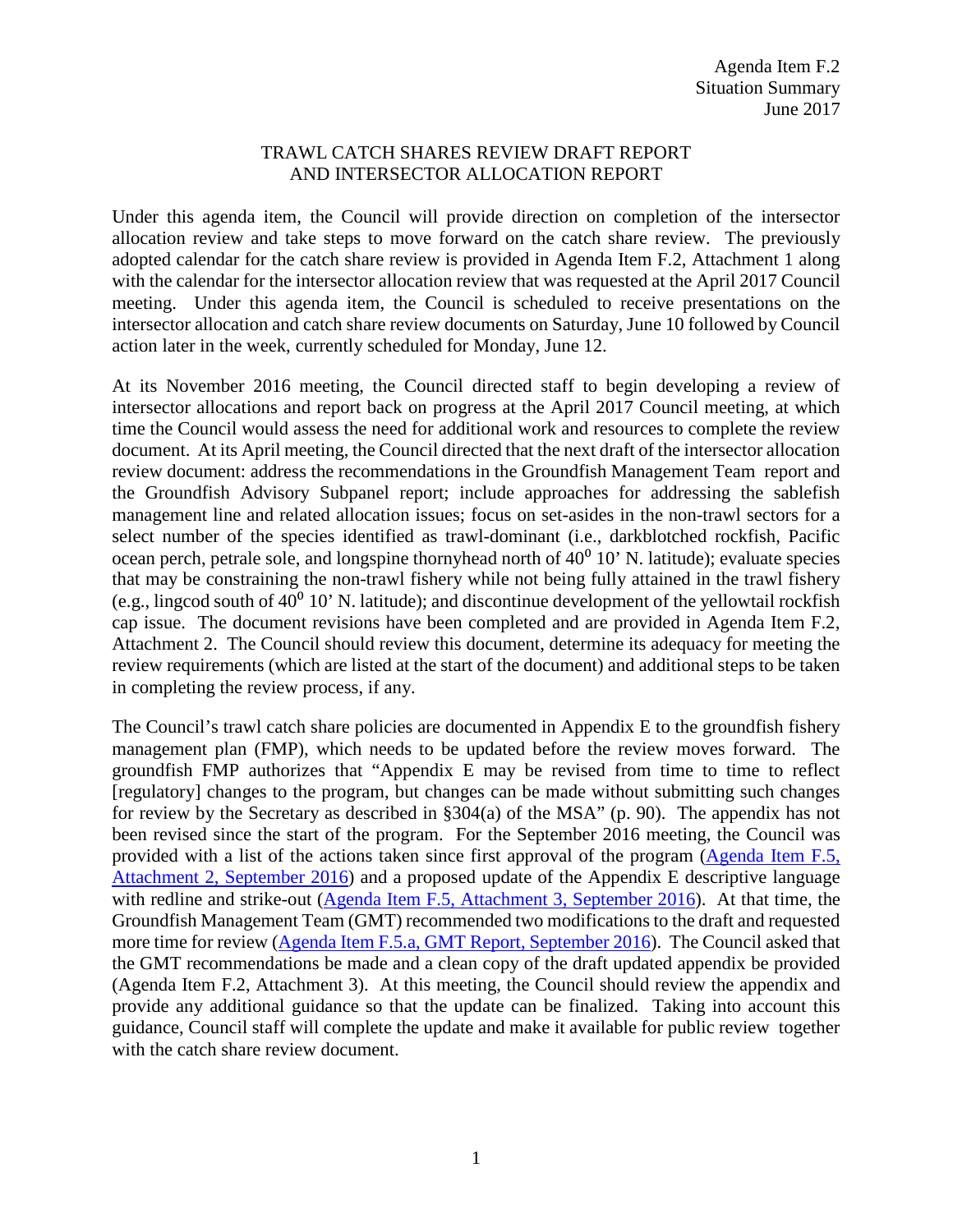On April 13, 2017, the National Marine Fisheries Service (NMFS) released its catch share policy on the conduct of catch share programs (Agenda Item F.2, Attachment 4).

The trawl catch share review document was posted on May 11, 2017 (Agenda Item F.2.a, Catch Share Analysts Report, full version is only available electronically). The SSC groundfish and economic subcommittees will have met May 24-25 to review the document and the Community Advisory Board (CAB) will have discussed the document at its May 30-31 meeting as it developed its recommendations for follow-on actions for the catch share review. At this meeting, the Council should provide guidance on finalizing the draft for public review. Following that guidance, the draft will be finalized over the summer and released for review in time for the public to provide comments for the November 2017 Council meeting.

Under the accelerated catch share review calendar, at this meeting the Council is also scheduled to prioritize a list of catch share review follow-on action. The CAB will provide the Council with recommendations on priorities for those actions (*Agenda Item F.2.c, Supplemental CAB Report*) and the Council will determine priorities that the CAB should work on over the summer. For the Council identified priorities, the CAB will review statements of purpose and need and work on an initial range of alternatives to be presented at the September 2017 Council meeting. The range of alternatives would be refined at that time and at the November 2017 meeting a final range would be adopted for analysis over the winter.

## **Council Action:**

- **1. Provide Guidance on Completing the Intersector Allocation Review.**
- **2. Approve Groundfish Fishery Management Plan Appendix E.**
- **3. Approve Trawl Catch Shares Draft Program Review for Public Review.**
- **4. Provide Guidance on Initial Priorities for Trawl Catch Share Follow-on Actions.**

## Reference Materials:

- 1. Agenda Item F.2, Attachment 1: Calendars for Trawl Catch Share and Intersector Allocation Reviews.
- 2. Agenda Item F.2, Attachment 2: Evaluating the Performance of Intersector Allocations Since Implementation of the Trawl Catch Share Program.
- 3. Agenda Item F.2, Attachment 3: Pacific Coast Groundfish Fishery Management Plan for the California, Oregon, and Washington Groundfish Fishery, Description of Trawl. Rationalization (Catch Shares) Program Appendix E.
- 4. Agenda Item F.2, Attachment 4: NMFS Procedural Instruction 01-121-01, Guidance for Conducting Review of Catch Share Programs.
- 5. Agenda Item F.2.a, Catch Share Analysts Report: West Coast Groundfish Trawl Catch Share Program Five-year Review – Draft (*executive summary, full version electronic only*).
- *6. Agenda Item F.2.c, Supplemental CAB Report.*
- 7. Agenda Item F.2.d, Public Comment.